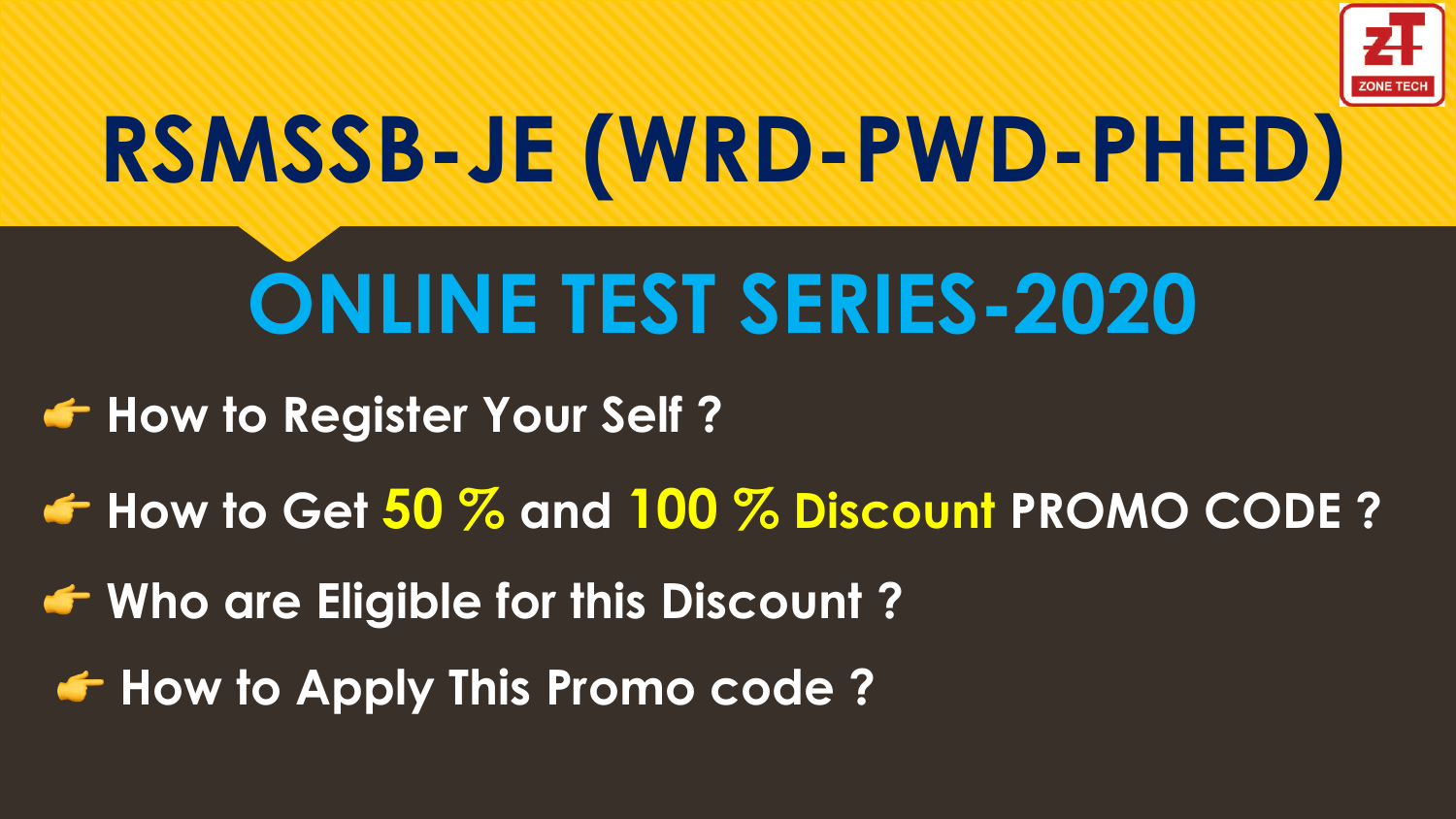

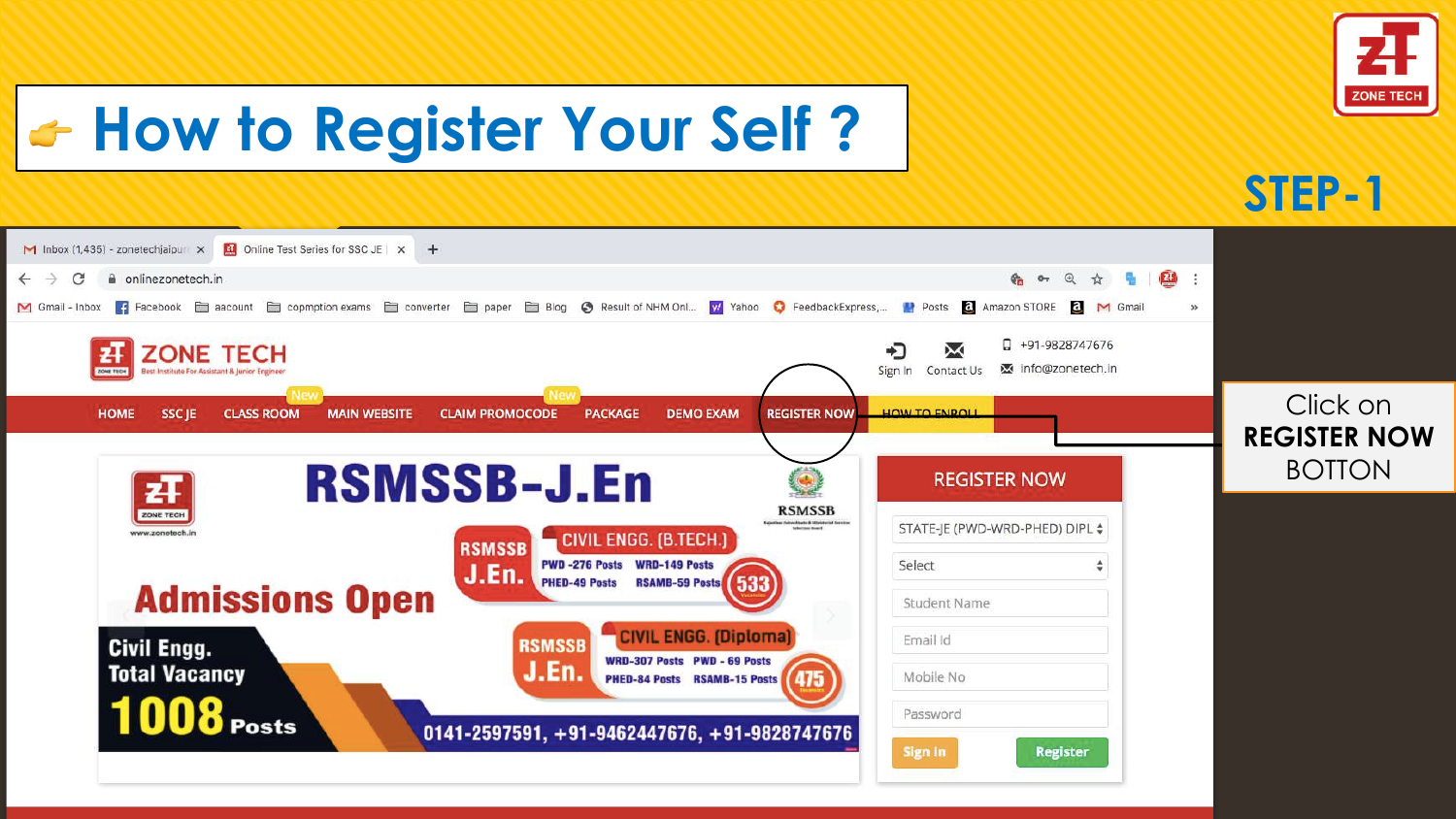

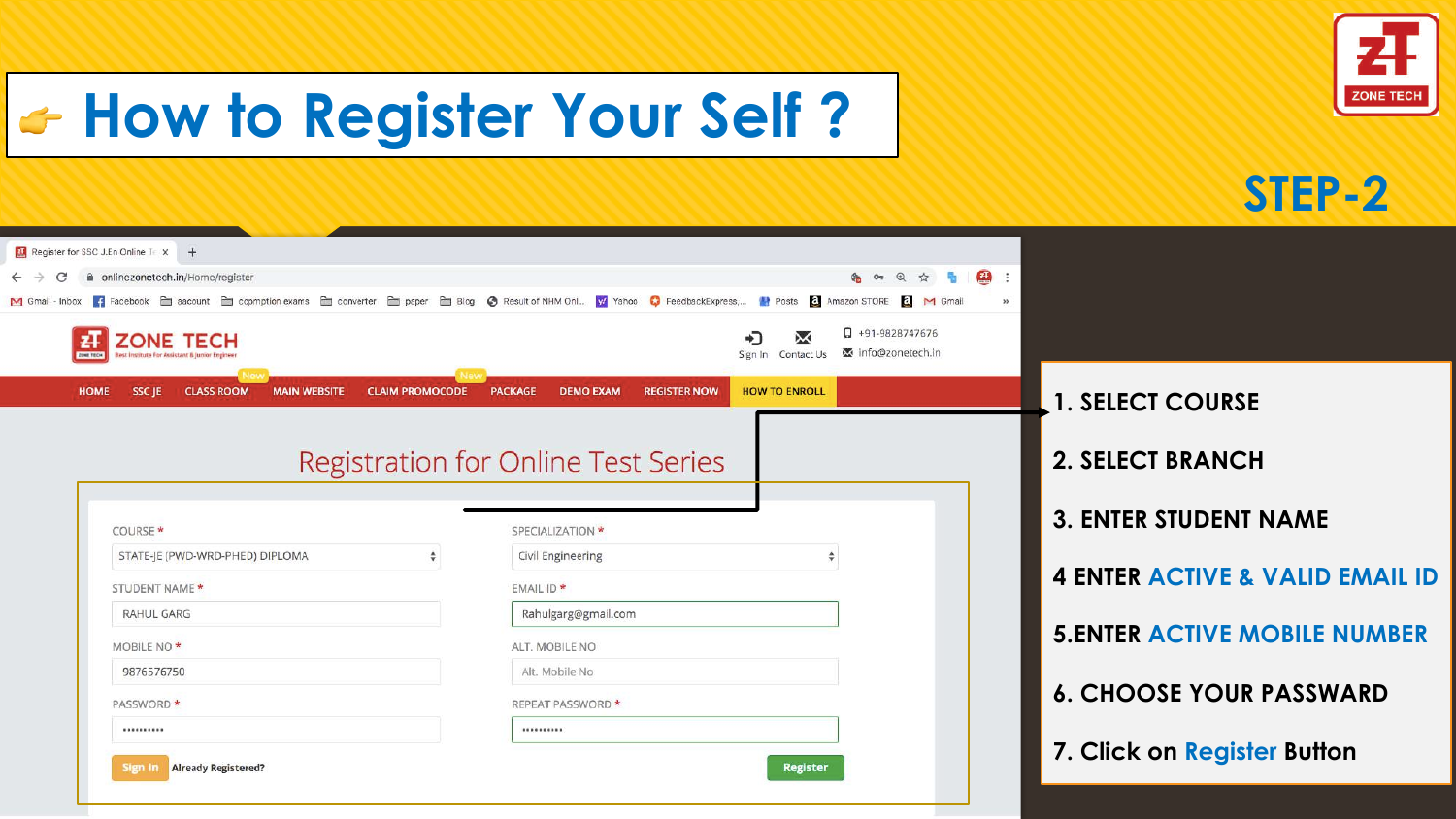

| Profile - ZONE TECH Online EX x +                                                                                                                                                                                                                            |                                                                            |                                         |                                                                    |
|--------------------------------------------------------------------------------------------------------------------------------------------------------------------------------------------------------------------------------------------------------------|----------------------------------------------------------------------------|-----------------------------------------|--------------------------------------------------------------------|
| onlinezonetech.in/Student/profile<br>C<br>$\leftarrow$ $\rightarrow$                                                                                                                                                                                         |                                                                            | <b>EE</b><br>$O_T$ $Q$<br>$\frac{1}{2}$ |                                                                    |
| M Gmail - Inbox   Facebook   aacount   copmption exams   converter   paper   Blog   Result of NHM Onl   Vahoo   C FeedbackExpress,   Posts   Z   Marazon STORE   Z   M Gmail<br><b>DASHBOARD</b><br><b>MY EXAM</b><br><b>NOTIFICATIONS</b><br><b>PROFILE</b> | <b>PACKAGE</b><br><b>PAYMENTS</b><br><b>CHANGE PASSWORD</b><br><b>HELP</b> |                                         |                                                                    |
| Student Profile Overview<br>Here you can update basic information, profile image, password.                                                                                                                                                                  |                                                                            |                                         | <b>CLICK ON EDIT BUTTON</b>                                        |
| Complete your profile to start test series.                                                                                                                                                                                                                  | PERSONAL DETAILS                                                           | Edit                                    | Complete your profile including.<br>a). EDUCATION DETAIL           |
| Please Upload Picture                                                                                                                                                                                                                                        | <b>Student Code</b><br>ST035187                                            | Name *<br><b>RAHUL GARG</b>             | b). CORRECT ADDRESS                                                |
|                                                                                                                                                                                                                                                              | Mobile *<br>9876576750                                                     | Email ID*<br>Rahulgarg@gmail.com        | <b>Upload your Profile Picture maximum</b><br>2.<br>Size of 300 Kb |
| Choose a file                                                                                                                                                                                                                                                | Gender*<br>$\hat{\div}$<br>none                                            | Date of Birth *<br>匾                    | 3. Save all changes.                                               |
| <b>ENROLLMENT INFORMATION</b>                                                                                                                                                                                                                                | <b>EDUCATIONAL DETAIL</b>                                                  |                                         |                                                                    |
| Course<br>STATE-JE (PWD-WRD-PHED) DIPI                                                                                                                                                                                                                       | Qualification *                                                            | Passing Year*                           |                                                                    |
| Specialization Civil Engineering                                                                                                                                                                                                                             | $\Omega$<br>None                                                           | 扁                                       |                                                                    |
| <b>LOGIN INFORMATION</b><br><b>User Name</b><br>Rahulgarg@gmail.com                                                                                                                                                                                          | <b>ADDRESS DETAILS</b><br>State                                            | City                                    |                                                                    |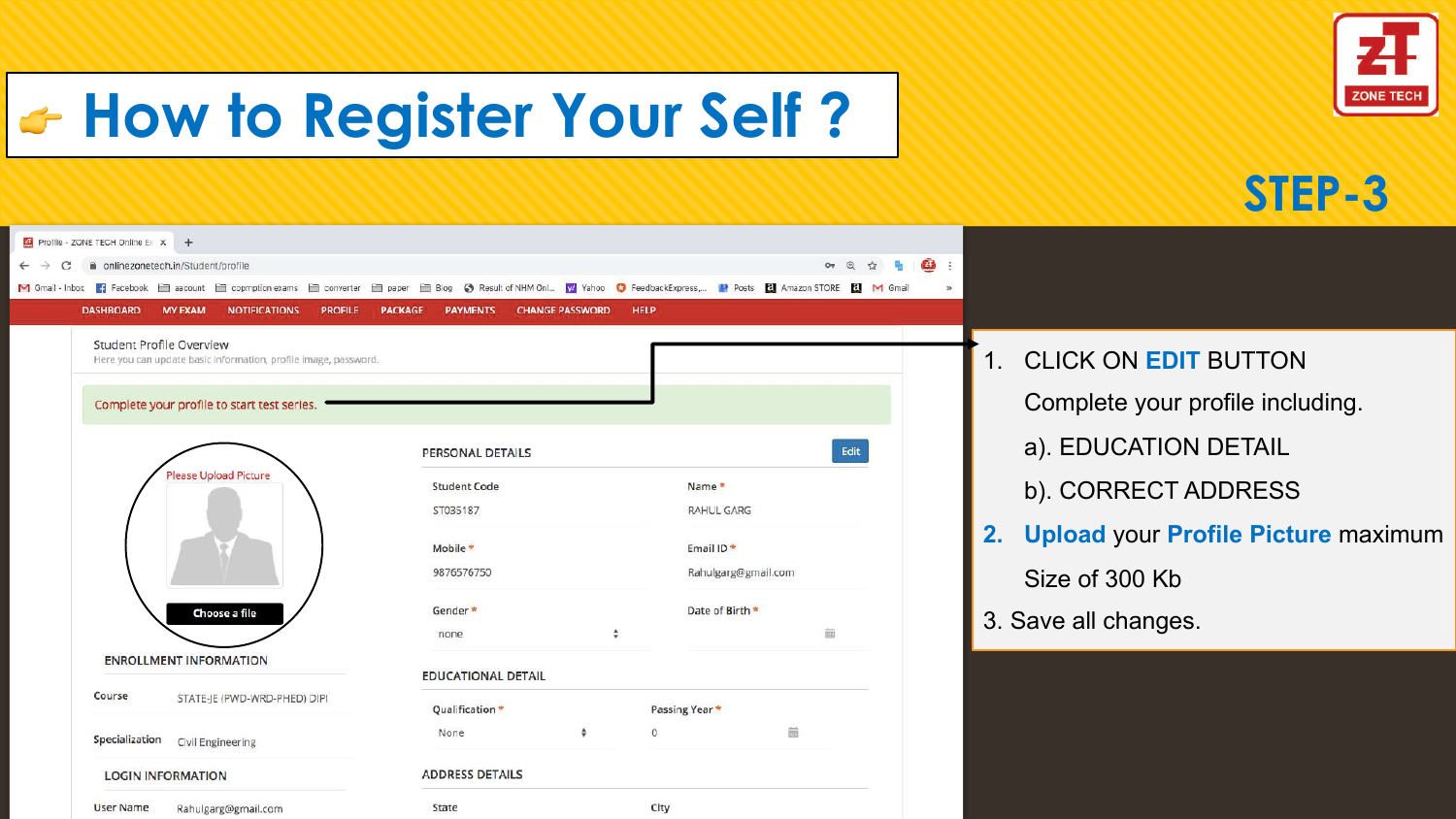



| Profile - ZONE TECH Online E   X   G   student pass port photo - Goc   X   +                                                                                                                                                                  |                                          |                                    |                                     |
|-----------------------------------------------------------------------------------------------------------------------------------------------------------------------------------------------------------------------------------------------|------------------------------------------|------------------------------------|-------------------------------------|
| m onlinezonetech.in/Student/Profile<br>C<br>$\leftarrow$ $\rightarrow$                                                                                                                                                                        |                                          | $\mathbf{H}$<br>☆ ■                |                                     |
| M Gmail - Inbox 14 Facebook El aaccunt El copmption exams El converter El paper El Blog @ Result of NHM Onl W Yahoo C FeedbackExpress, IP Posts El Amazon STORE EL M Gmail<br>Here you can update basic information, profile image, password. |                                          |                                    | $\rightarrow$                       |
| Your profile has been completed start your test series. got to Dashboard                                                                                                                                                                      |                                          |                                    | Click on DASHBOARD to go your<br>1. |
|                                                                                                                                                                                                                                               | PERSONAL DETAILS<br><b>Student Code</b>  | Edit<br>Name *                     | <b>Online Test Series Portal</b>    |
|                                                                                                                                                                                                                                               | ST035187                                 | RAHUL GARG                         |                                     |
|                                                                                                                                                                                                                                               | Mobile*<br>9876576750                    | Email ID *<br>Rahulgarg@gmail.com  |                                     |
| Choose a file                                                                                                                                                                                                                                 | Gender*<br>Male                          | Date of Birth *<br>繭<br>07/07/1994 |                                     |
| <b>ENROLLMENT INFORMATION</b>                                                                                                                                                                                                                 | <b>EDUCATIONAL DETAIL</b>                |                                    |                                     |
| Course<br>STATE-JE (PWD-WRD-PHED) DIPI                                                                                                                                                                                                        | Qualification *                          | Passing Year*                      |                                     |
| Specialization Civil Engineering                                                                                                                                                                                                              | Diploma                                  | 扁<br>2019                          |                                     |
| <b>LOGIN INFORMATION</b>                                                                                                                                                                                                                      | <b>ADDRESS DETAILS</b>                   |                                    |                                     |
| Rahulgarg@gmail.com<br><b>User Name</b>                                                                                                                                                                                                       | State                                    | City                               |                                     |
| ********<br>Password<br><b>Change Password</b>                                                                                                                                                                                                | RAJASTHAN                                | jaipur                             |                                     |
|                                                                                                                                                                                                                                               | Address<br>B/62 - Patel Marg mansarover, | Pin Code<br>302012                 |                                     |

Show All  $\times$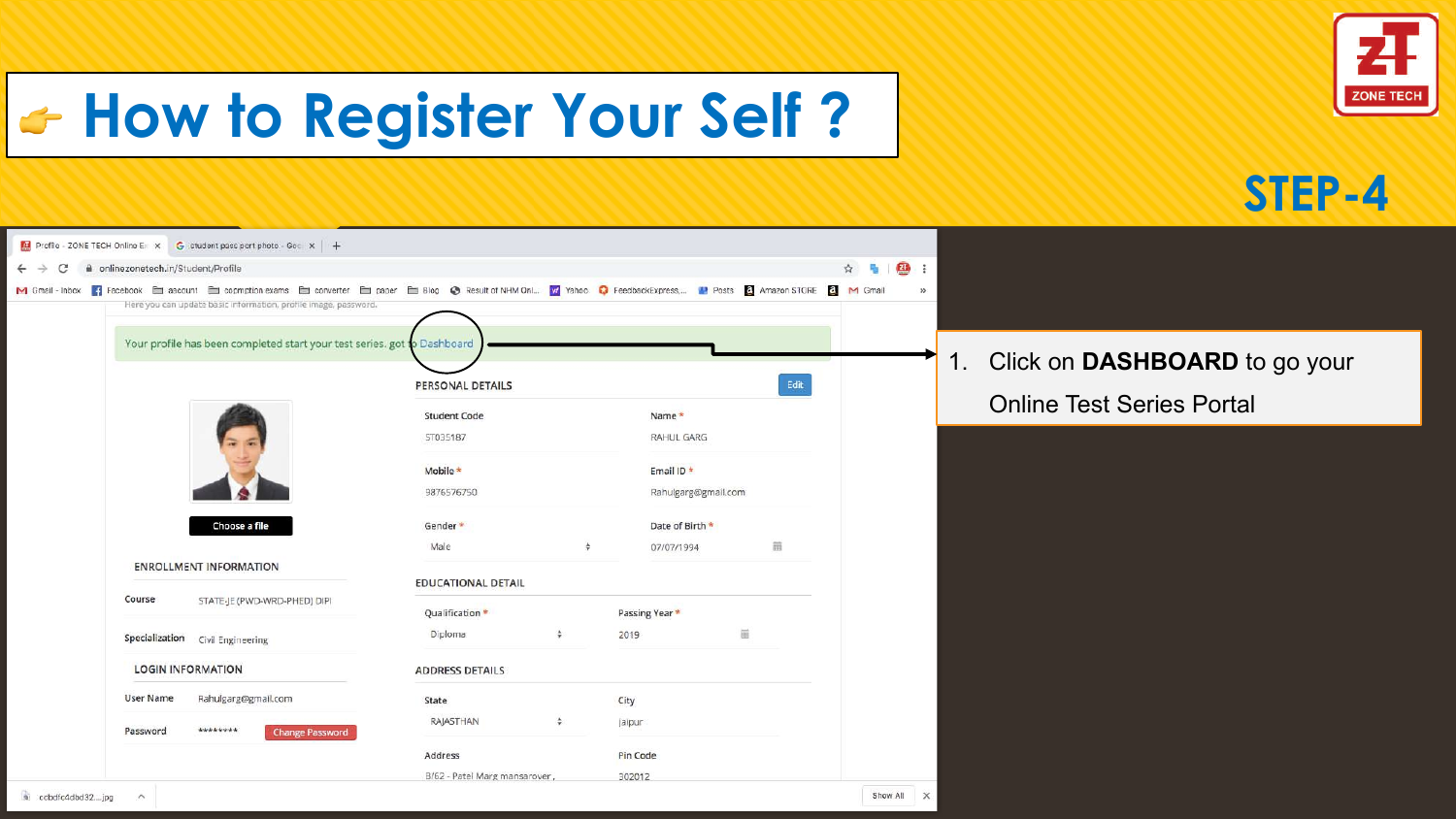

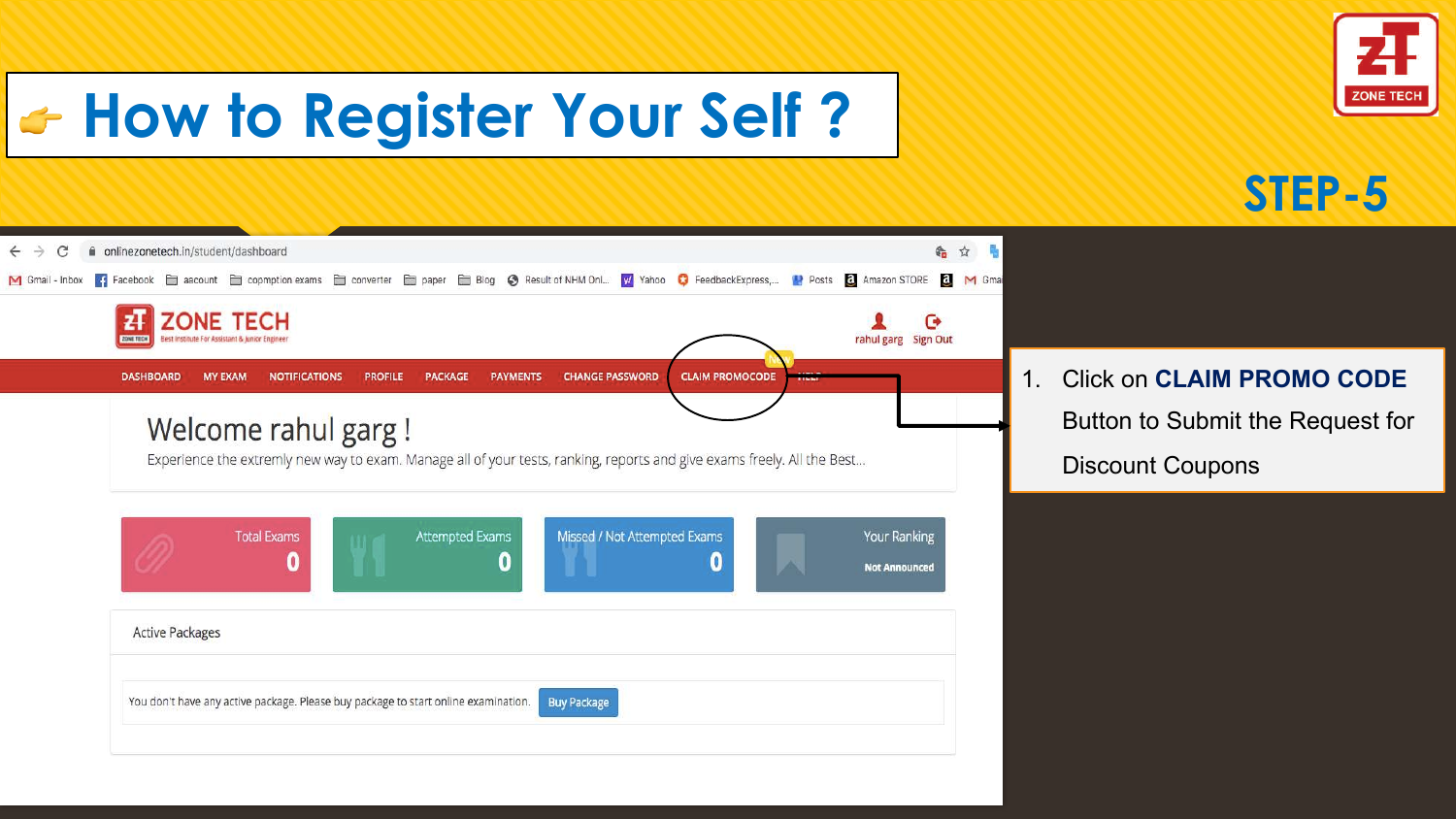

**STEP-6**

#### **Claim 50 % &100 % Discount PROMO CODE ?**

|                                                                                                                                             | M Gmail - Inbox   2 Facebook   aacount   copmption exams   converter   paper   Blog   Result of NHM Onl   y/ Yahoo   C FeedbackExpress,   Prosts   2 Amazon STORE   2   M |    |                                             |
|---------------------------------------------------------------------------------------------------------------------------------------------|---------------------------------------------------------------------------------------------------------------------------------------------------------------------------|----|---------------------------------------------|
| ONE TECH<br><b>Institute For Assistant A luting Frome</b><br><b>DASHBOARD</b><br><b>CLASS ROOM</b><br><b>MAIN WEBSITE</b><br><b>MY EXAM</b> | □ +91-9828747676<br>RAHUL GARG Contact Us W info@zonetech.in<br>HOW TO ENROLL<br><b>PACKAGE</b><br><b>DEMO EXAM</b><br><b>CLAIM PROMOCODE</b>                             |    | 1. Enter <b>Name</b> (Same as profile Name) |
|                                                                                                                                             |                                                                                                                                                                           | 2. | Enter Email ID (Same as profile Email)      |
|                                                                                                                                             | Claim Promo Code<br>Please enter valid information to get promocode.                                                                                                      |    | 3. Enter Mobile Number (Same as             |
| STUDENT NAME *                                                                                                                              |                                                                                                                                                                           |    | <b>Profile Number</b> )                     |
| Rahul Garg                                                                                                                                  |                                                                                                                                                                           | 4. | Enter your ZONE TECH ID Card                |
| EMAIL ID *<br>Rahulgarg@gmail.com                                                                                                           |                                                                                                                                                                           |    |                                             |
| MOBILE NO <sup>*</sup>                                                                                                                      |                                                                                                                                                                           |    | Number (Number is entered on ID             |
| 9876576750                                                                                                                                  |                                                                                                                                                                           |    | Card.)                                      |
| ZONE TECH ID CARD NUMBER *<br>18ZCH099                                                                                                      | <b>Jpload Zone Tech I</b><br>Card                                                                                                                                         |    |                                             |
|                                                                                                                                             |                                                                                                                                                                           |    | 5. Click on submit button for next window   |
| Submit                                                                                                                                      |                                                                                                                                                                           |    |                                             |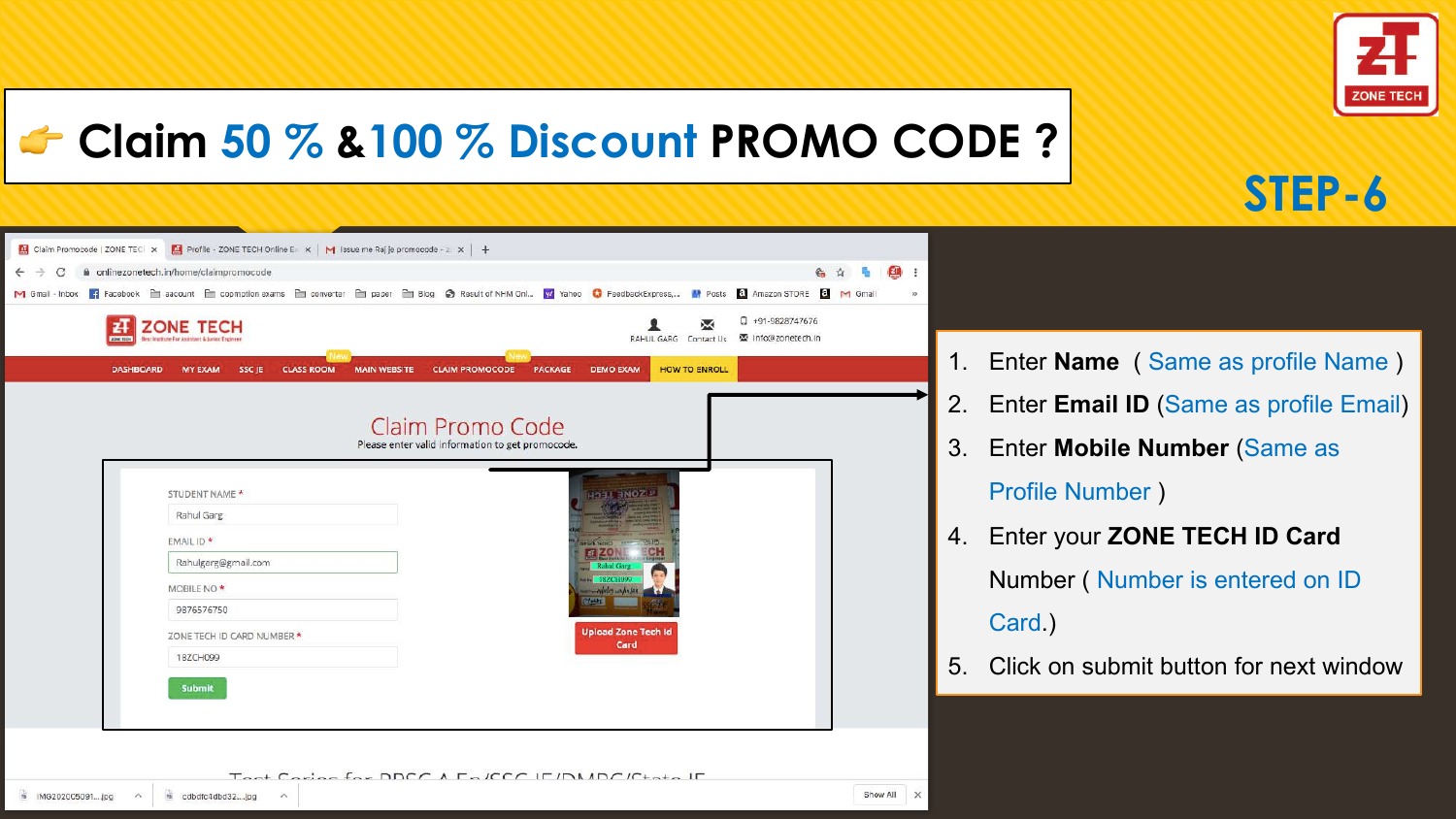

#### **Claim 50 % &100 % Discount PROMO CODE ?**

|                                                                              |                                                          |                                                                                                                         | 1 Gmail - Inbox ■ Facebook □ aacount □ copmption exams □ converter □ paper □ Blog ● Result of NHM Oni V Yahoo ● FeedbackExpress, ■ Posts ■ Amazon STORE ■ M Gmail |
|------------------------------------------------------------------------------|----------------------------------------------------------|-------------------------------------------------------------------------------------------------------------------------|-------------------------------------------------------------------------------------------------------------------------------------------------------------------|
| <b>ZONE TECH</b><br>ZONE TECH<br>Best Institute For Assistant & Junior Engin |                                                          |                                                                                                                         | œ<br>RAHUL GARG Sign Out                                                                                                                                          |
| <b>DASHBOARD</b><br><b>MY EXAM</b>                                           | <b>NOTIFICATIONS</b><br><b>PROFILE</b><br><b>PACKAGE</b> | <b>PAYMENTS</b><br><b>CHANGE PASSWORD</b><br><b>HELP</b>                                                                |                                                                                                                                                                   |
|                                                                              | <b>Welcome RAHUL GARG!</b>                               |                                                                                                                         |                                                                                                                                                                   |
|                                                                              |                                                          | Experience the extremly new way to exam. Manage all of your tests, ranking, reports and give exams freely. All the Best |                                                                                                                                                                   |
|                                                                              |                                                          |                                                                                                                         |                                                                                                                                                                   |
|                                                                              |                                                          |                                                                                                                         |                                                                                                                                                                   |
| Use below promo codes to avail the discount                                  |                                                          |                                                                                                                         |                                                                                                                                                                   |
|                                                                              |                                                          |                                                                                                                         |                                                                                                                                                                   |
| PROMO CODE: RJtSX6H50                                                        | 50.00 % Discount                                         | RAJASTHAN-JE (DIPLOMA) ONLINE TEST SERIES                                                                               | <b>Apply Now</b>                                                                                                                                                  |
|                                                                              |                                                          |                                                                                                                         |                                                                                                                                                                   |
| <b>Total Exams</b>                                                           | Attempted Exams                                          | Missed / Not Attempted Exams                                                                                            | Your Ranking                                                                                                                                                      |
|                                                                              | 0                                                        | Q<br>$\bf{0}$                                                                                                           | an.<br><b>Not Announced</b>                                                                                                                                       |
| <b>Active Packages</b>                                                       |                                                          |                                                                                                                         |                                                                                                                                                                   |

https://onlinezonetech.in/student/confirmpackage?qid=tJoFCW1PLzSf3lTsZsFGXw%3D%3D

Powered By: Verbyste

- After submit, please wait for approval from ZONE TECH Administration Department.
- After approval, your promo code will be shown on your screen of DASHBOARD section.
- As per your card Detail you will get 50 % or 100 % discount.
- To avail this discount click on Apply Now Button .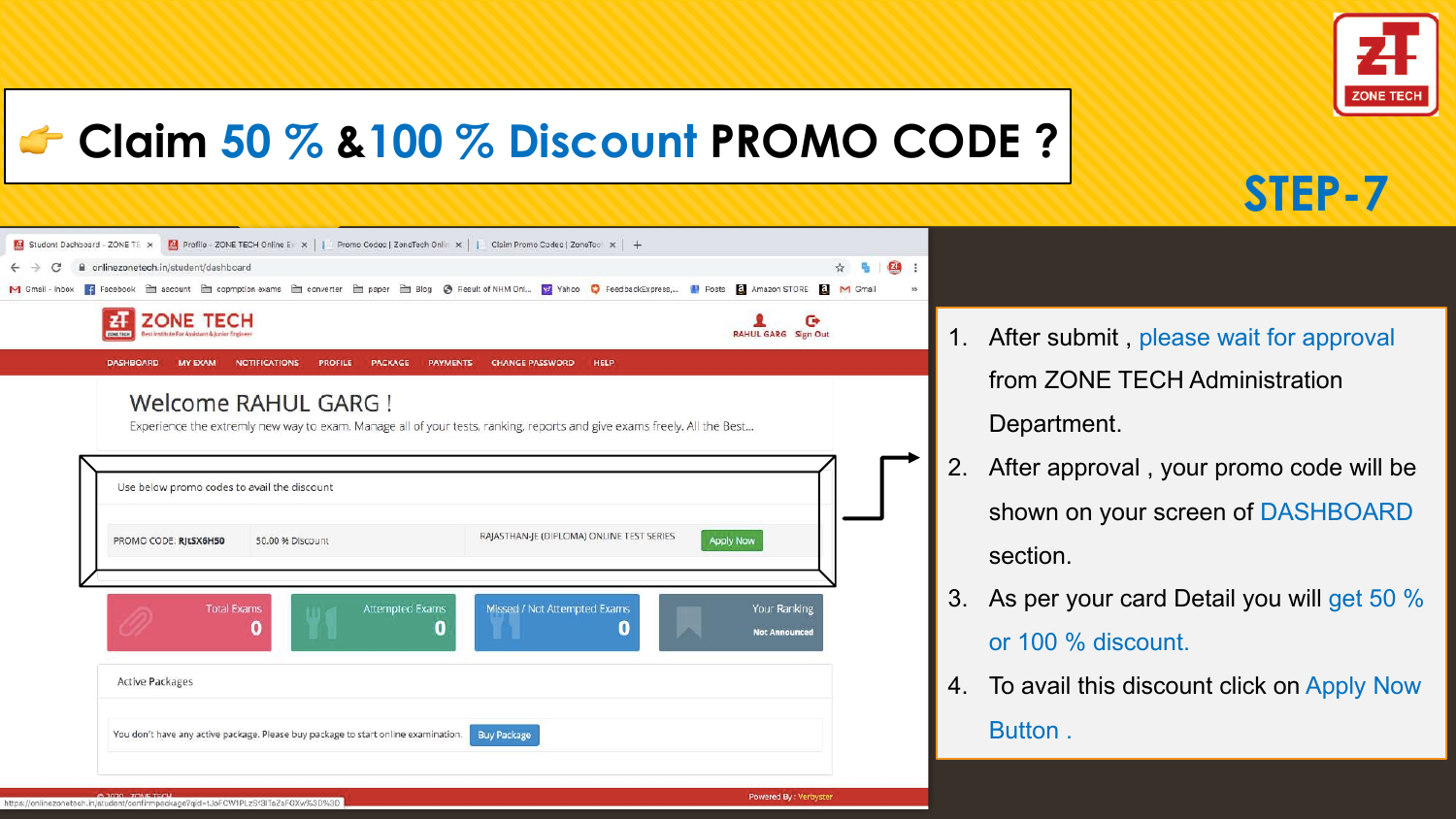### **<del>G</del>** How to Apply This Promo code?



## **STEP-8**



- 1. Paste your **promo code** in this promo code section and click on Apply Button
- 2. After applying you will se the **discount amount** in Discount Section

@ 2020 ZONE TECH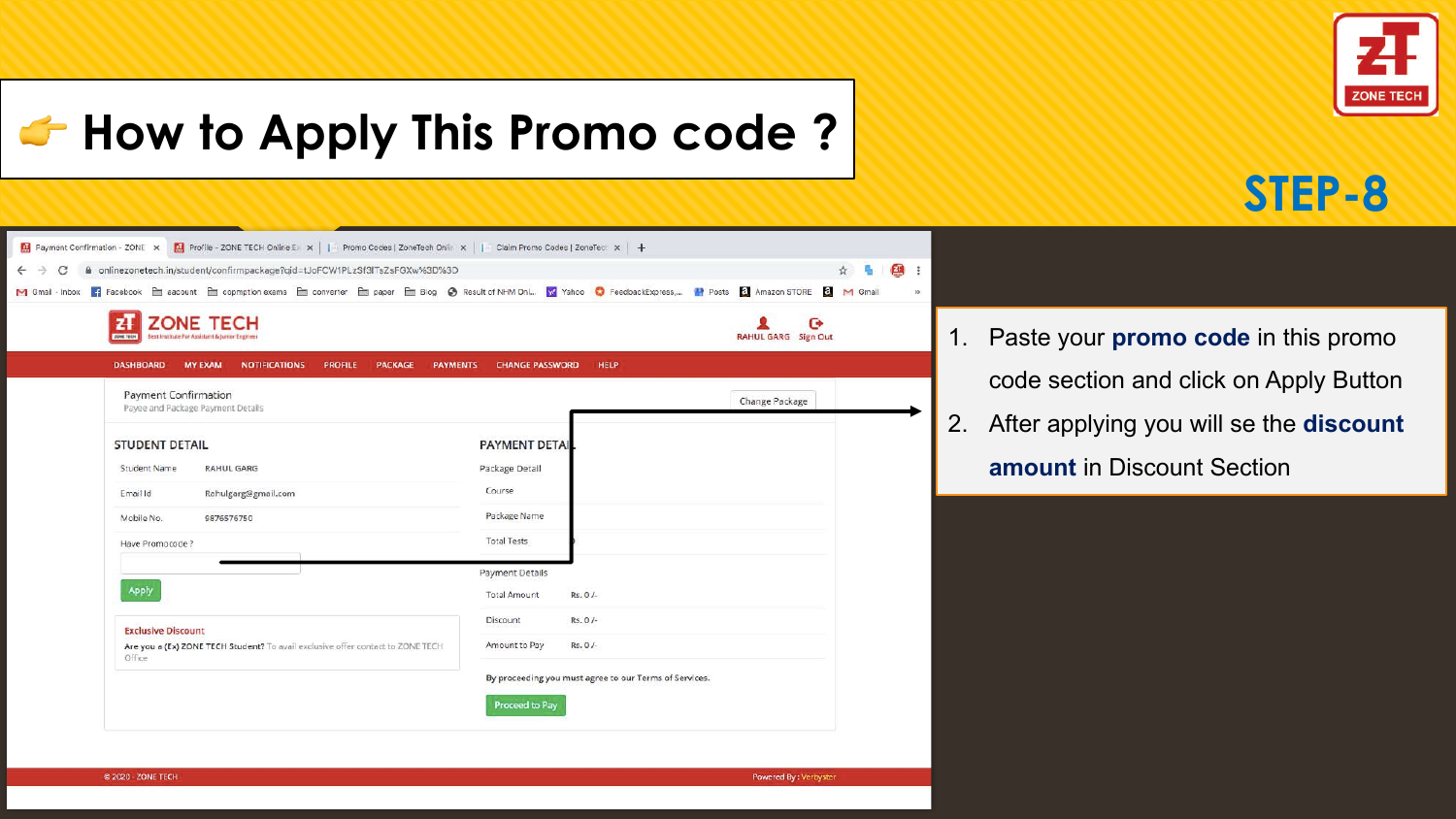### **How to Apply This Promo code ?**



## **STEP-9**

| <b>ZONE TECH</b><br>괽<br><b>Best Institute For Assistant &amp; Junior Engineer</b><br><b>ZONE TECH</b>                 | G<br>RAHUL GARG Sign Out                                                                                       |
|------------------------------------------------------------------------------------------------------------------------|----------------------------------------------------------------------------------------------------------------|
| <b>DASHBOARD</b><br><b>MY EXAM</b><br><b>NOTIFICATIONS</b><br><b>PROFILE</b><br>PACKAGE                                | <b>PAYMENTS</b><br><b>CHANGE PASSWORD</b><br><b>HELP</b>                                                       |
| <b>Payment Confirmation</b><br>Payee and Package Payment Details                                                       | Change Package                                                                                                 |
| <b>STUDENT DETAIL</b><br>Student Name<br>RAHUL GARG<br>Email Id<br>Rahulgarg@gmail.com                                 | <b>PAYMENT DETAIL</b><br>Package Detail<br>STATE-JE (PWD-WRD-PHED) DIPLOMA<br>Course                           |
| Mobile No.<br>9876576750<br>Promocode applied successfully. X                                                          | Package Name<br>RAJASTHAN-JE (DIPLOMA) ONLINE TEST SERIES<br>40<br><b>Total Tests</b>                          |
| <b>Exclusive Discount</b><br>Are you a (Ex) ZONE TECH Student? To avail exclusive offer contact to ZONE TECH<br>Office | Payment Details<br>Rs. 1000 /-<br><b>Total Amount</b><br>Rs. 500 /-<br>Discount<br>Amount to Pay<br>Rs. 500 /- |
|                                                                                                                        | By proceeding you must agree to our Terms of Services.                                                         |

- After applying promo code and click on Apply Button you will see the **discounted amount** in Discount Section
- **2. Processed to pay** for Remaining

Payment.

Powered By : Verbyster